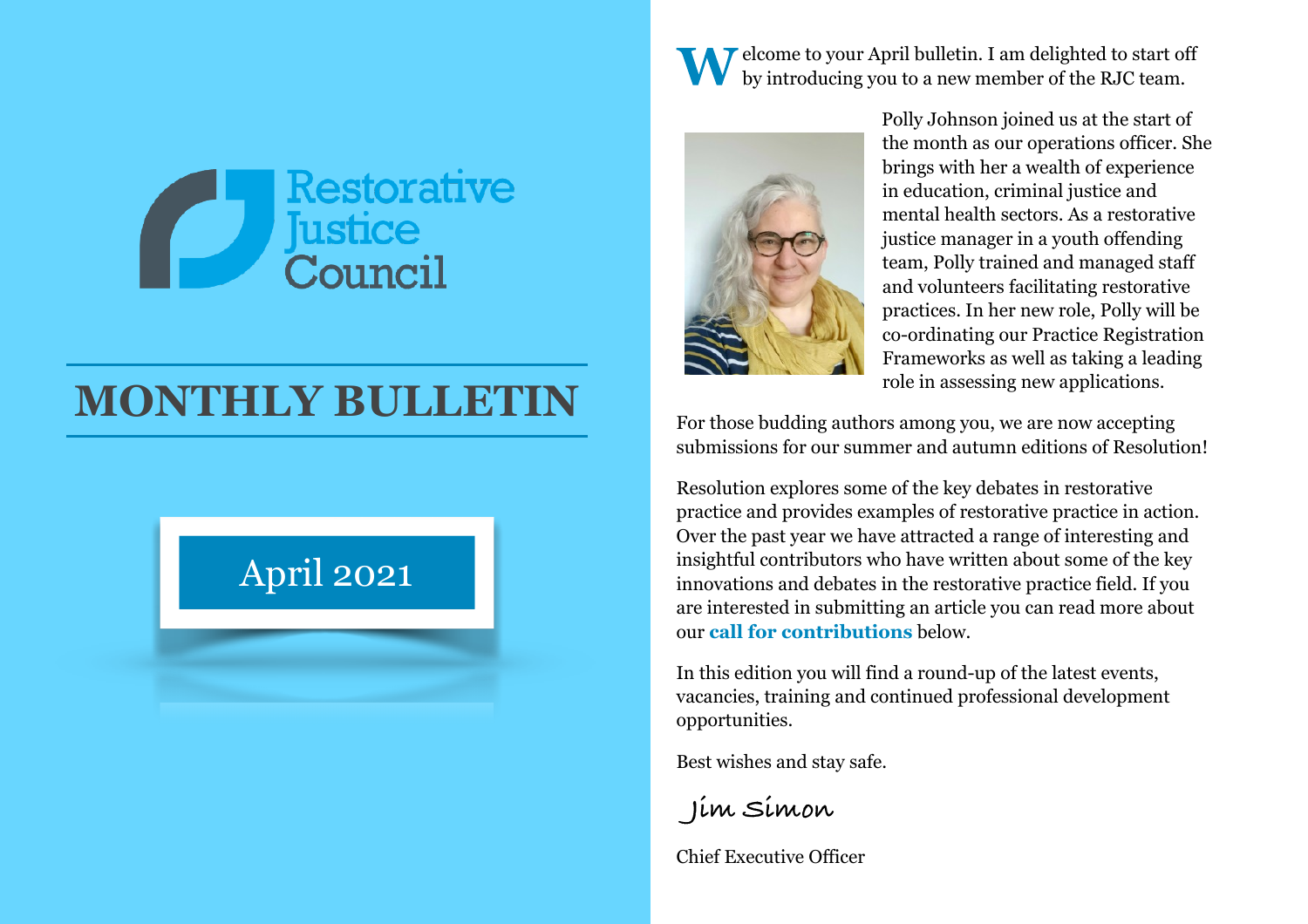## **Latest News**

#### **Restorative Solutions Hampshire PCC Service achieve Registered Service Provider status**

**H**aving held the RJC's Restorative Service Quality Mark (RSQM) since 2016, we are pleased to announce that Restorative Solutions Hampshire Police and Crime Commissioner (PCC) Service has been awarded Registered Service Provider status. By achieving this status, Restorative Solutions Hampshire PCC Service have demonstrated their continued commitment to delivering high quality restorative practice to nationally agreed standards.



As part of their Service Provider Registration, seven practitioners were assessed against the RJC's Registered Practitioner Framework. The RJC and Restorative Solutions are delighted to confirm that Michelle West has been awarded Advanced Registered Practitioner status. Alongside this, Sorrell Kenny,

Andrew Gill, Sam Coggins and Laura Cairns have been awarded Intermediate Registered Practitioner status and Alexandra Crockford and Liz Webster become Foundation level Registered Practitioners.

#### **Jim Simon, the RJC's chief executive said:**

"I would like to congratulate Hampshire PCC Service on their achievement. The registration process highlighted that leaders have embedded robust policies and procedures which enable their Registered Practitioners to facilitate high quality, safe and effective restorative practice."

#### **Sorrell Kenny, Hampshire & Isle of Wight Restorative Justice Service Delivery Manager said:**

"The Hampshire & Isle of Wight Team are delighted to have been awarded Registered Service Provider Status. The Restorative Justice Service is extremely grateful for the excellent support it receives from our Police & Crime Commissioner and partners and would like to thank all our dedicated staff and volunteers who are committed to providing good quality restorative practice."

#### **Lisa Allam, Domestic Abuse and Restorative Justice Commissioning Lead at the Office for the Police and Crime Commissioner, said:**

"The impact of crime can be devastating and long lasting, which makes it essential that the right support is available at the right time to all those who need it in a way that is most appropriate for them. Restorative Justice will not be for everyone, but for many it provides a way to find answers and can be what they need to be able to move forward. This accreditation shows that the service provided by Restorative Solutions is at the highest standard and is recognition of all the hard work by the practitioners to help victims and those who have caused harm against them through the restorative process safely."

To find out more about Restorative Solutions Hampshire PCC Service, visit their **[website](https://www.rjhampshire.org.uk)** or contact them directly via email **[hiow@restorativesolutions.org.uk](mailto:hiow@restorativesolutions.org.uk)** or call **0800 043 8785**.

### **[FIND OUT MORE ABOUT](https://restorativejustice.org.uk/practice-registration)  [REGISTRATION](https://restorativejustice.org.uk/practice-registration)**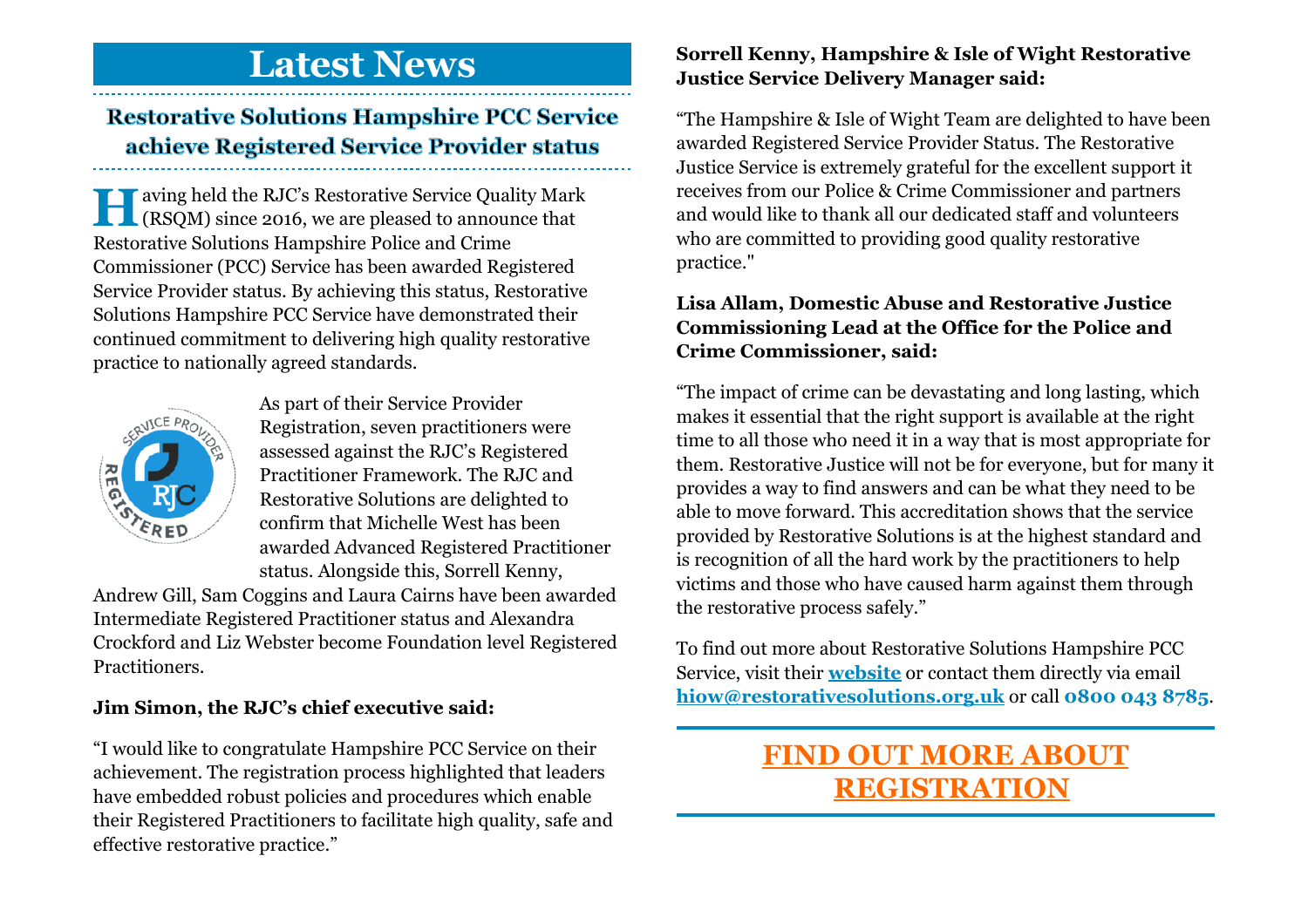#### <span id="page-2-0"></span>**Call for contributions**

**T**he RJC's membership magazine, Resolution, explores some of the key debates in restorative practice and provides examples of restorative practice in action. Over the past year we have attracted a range of interesting and insightful contributors who have written about some of the key innovations and debates in the restorative practice field.

The most effective way of raising awareness of, and support for, restorative justice is by telling the stories of those who have benefitted from it. Our members have put us in touch with the people whose cases they have facilitated. These compelling, real-life stories are key to our work in raising the profile of restorative practice in the media and with the public.



We are now accepting submissions for our 2021 publications of Resolution. Contributions can relate to academic research, policy development or practice and should be accessible for a wide audience of readers. We welcome contributions relating to the use of restorative justice/practice in criminal, family, education, health, workplace and community settings. An overview of the types of articles we are considering for publication are outlined below.

Practice articles: Best practice articles, new approaches, transition to online practice, research reports and other contributions written by practitioners. Articles should be 1,000 to 1,200 words in length.

Case studies: All case studies must address the following questions: What has worked? Why has it worked? What lessons were learned? How could it be done elsewhere? Case studies should be 1,000 to 1,500 words in length.

Research articles: Contributions which explore new models, theories and applied research relating to restorative practice. Research papers must have clear implications for practitioners and service delivery. Research papers should be around 2,000 words in length.

We would particularly welcome articles and case studies which reflect on:

- Bridging the gap between academia and practice
- Restorative justice in practice
- Present and future themes relevant for restorative justice/ practice in the UK and beyond
- New and emerging practice for restorative justice in the UK and beyond

#### **Deadline for the contributions:**

June 2021 Publication: **Friday 21st May** 

September 2021 Publication: **Friday 20th August** 

In addition to our Resolution Magazine, a selection of submissions may be published on the **[RJC website blog](https://restorativejustice.org.uk/resolution-online)** throughout the year.

> All enquires and submissions should be directed to **[communications@restorativejustice.org](mailto:communications@restorativejustice.org.uk)**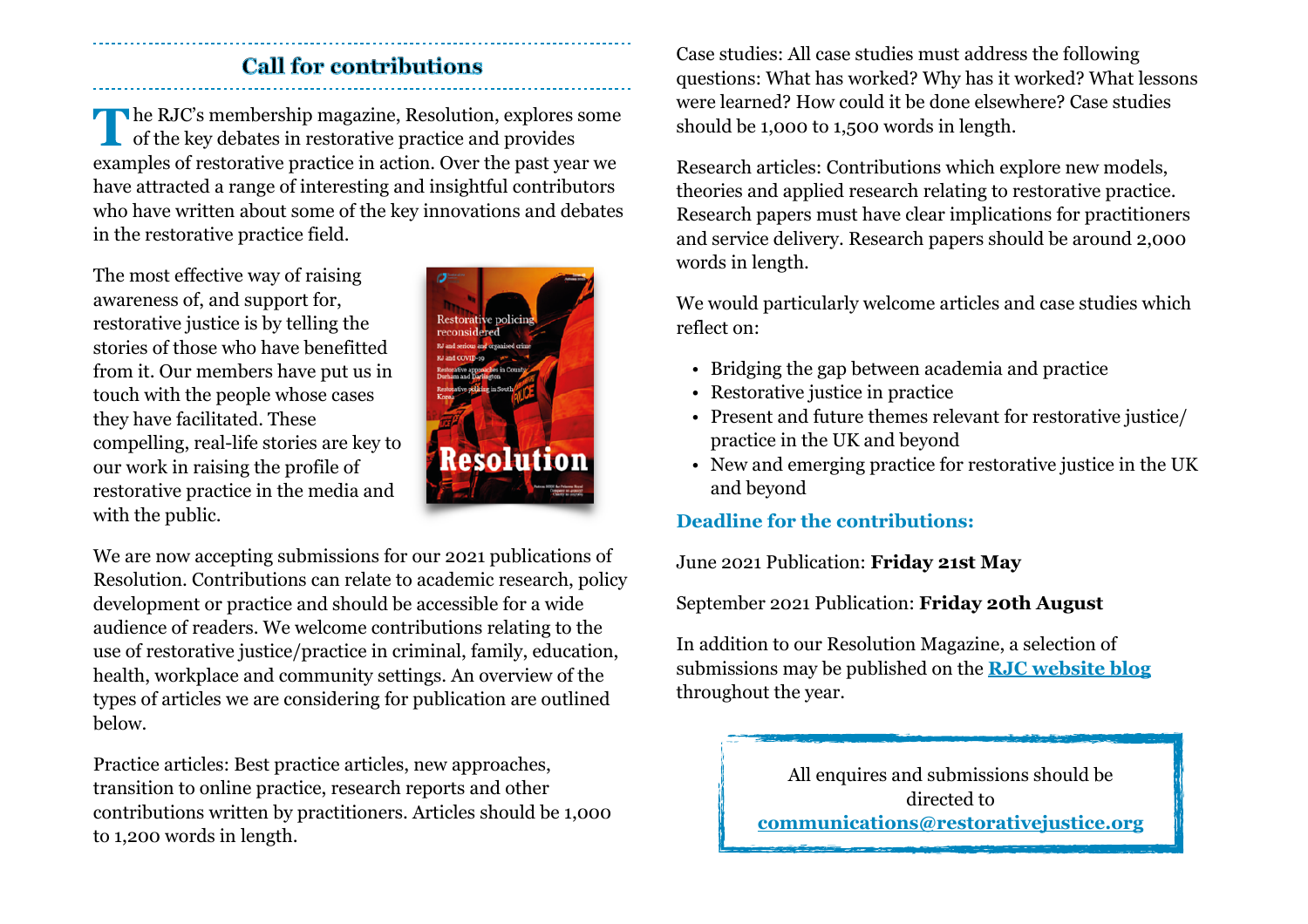# **LATEST VACANCIES**

**Employer |** Wales Restorative Approaches Partnership **Position | Personal Wellbeing Coach Location | Cardiff Closing Date |** 3 May 2021

An exciting opportunity has become available for a Personal Wellbeing Coach to join WRAP's small, friendly, expanding team. The role is diverse and you will be responsible for the delivery of personal wellbeing and restorative services with male adult community offenders and prison leavers as part of the Personal Wellbeing service.

You will be part of a multi-agency team providing personcentred support focusing on holistically addressing a range of personal wellbeing issues faced by service users referred by the Probation Service.

### **[READ MORE AND APPLY](https://restorativejustice.org.uk/news/personal-wellbeing-coach)**

**Employer |** Wales Restorative Approaches Partnership **Position | Personal Wellbeing Group Facilitator Location | Cardiff Closing Date |** 3 May 2021

You will be part of a multi-agency team providing personcentred support focusing on holistically addressing a range of personal wellbeing issues faced by service users referred by the Probation Service.

### **[READ MORE AND APPLY](https://restorativejustice.org.uk/news/personal-wellbeing-group-facilitator)**

**Employer |** Why Me? **Position | Fundraising Manager Location |** London **Closing Date |** 28 April 2021

This is a new role which will help Why me? to continue to grow.

The Fundraising Manager will work with the Director to allow this growth to happen. They will build on our existing success to generate new funding opportunities, oversee existing partnerships, and help to develop an effective fundraising strategy.

### **[READ MORE AND APPLY](https://restorativejustice.org.uk/news/fundraising-manager)**

# [All Current Vacancies](https://restorativejustice.org.uk/vacancies)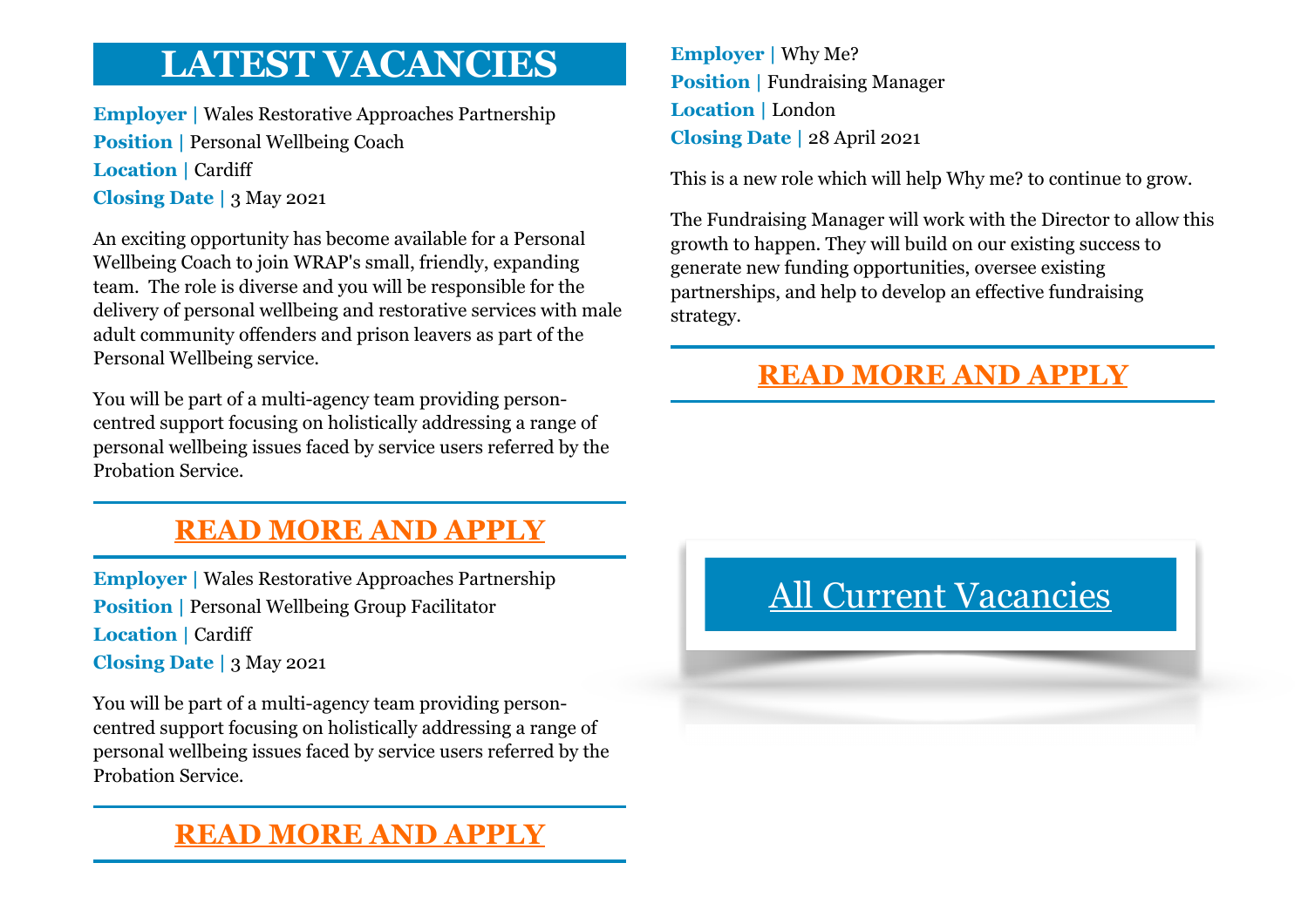# **RJC APPROVED COURSES**



**T** hether you are just starting your restorative practitioner career or you are an experienced practitioner seeking continued professional development opportunities, selecting the right course is vital to ensuring high quality practice. You can be confident that by opting for an Approved Course, delivered by our **[Registered Training Providers](https://restorativejustice.org.uk/registered-training-providers)**, your course meets our practice standards.

#### **Restorative Practice Facilitation Skills for General Settings**

**Delivered by | [Restorative Now](https://restorativejustice.org.uk/trainers-register/1699)**

#### **Start Date |** 11 May 2021



This training takes an in depth look at the restorative approach, equipping participants with the skills to manage a range of situations and to think about how their organisation can incorporate this highly effective approach to promote change. It is delivered over ten, 90 minute modules and is suitable for people of all experience levels.

### **[READ MORE](https://restorativejustice.org.uk/civicrm/event/info?id=460&reset=1)**

#### **Restorative Practice Facilitation Skills for General Settings**

#### **Delivered by | [Restorative Now](https://restorativejustice.org.uk/trainers-register/1699)**

#### **Start Date |** 21 June 2021



This training takes an in depth look at the restorative approach, equipping participants with the skills to manage a range of situations and to think about how their organisation can incorporate this highly effective approach to promote change. It is delivered over ten, 90 minute modules and is suitable for people of all experience levels.

### **[READ MORE](https://restorativejustice.org.uk/civicrm/event/info?id=471&reset=1)**

# View our [Approved Course Register](https://restorativejustice.org.uk/approved-training-courses)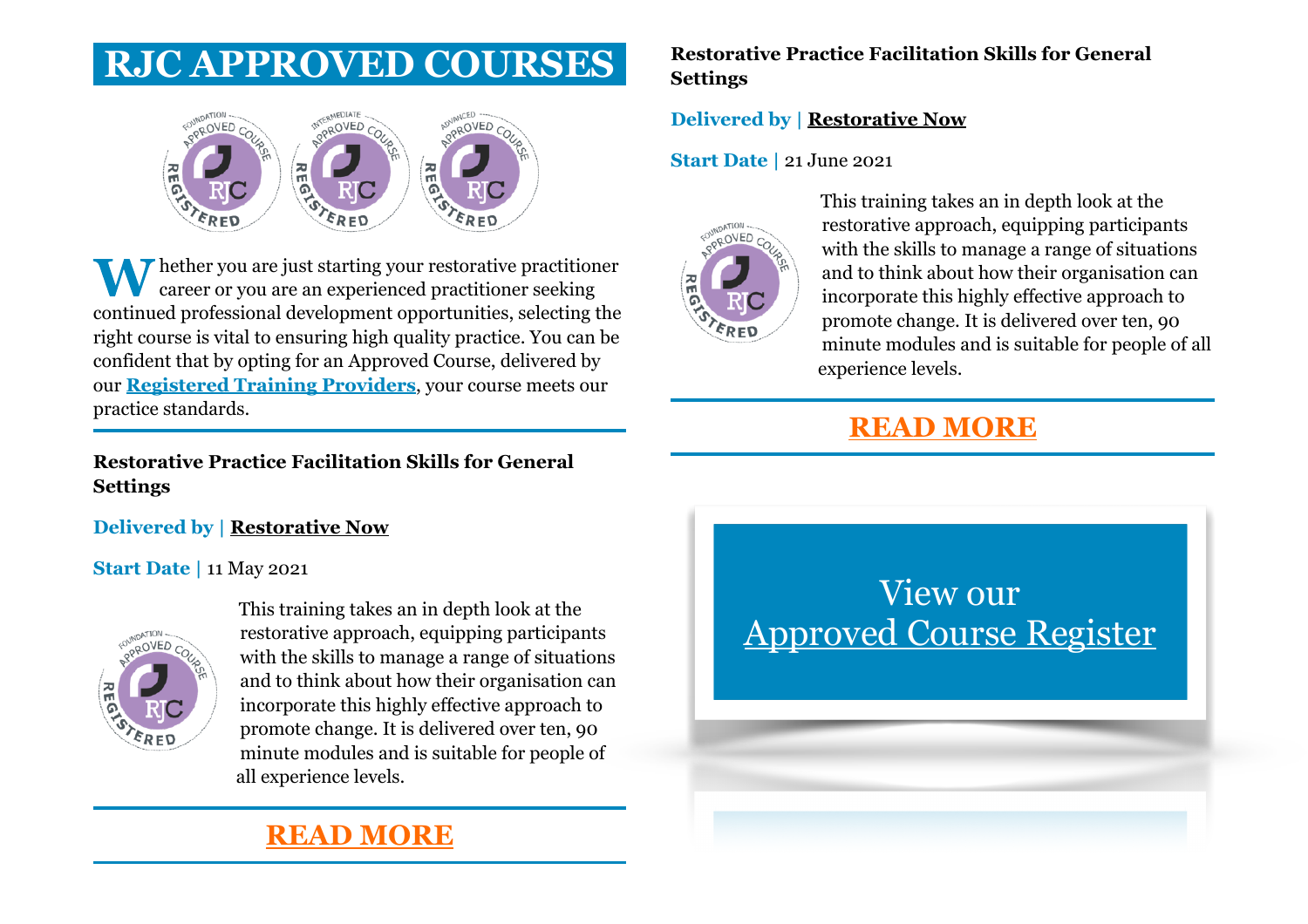# **OTHER COURSES**

#### **Restorative Practice and RJ level 1**

**Delivered by | Restorative Engagement Forum** 

#### **Start Date | 6 May 2021**

Learn how to model restorative conversations and approach every interaction as an intervention including on the spot, informal and formal restorative conversations, up to level 1.

You will explore the theory, principles, effective challenge, having difficult conversations, expressing, listening and questioning restoratively and holding Restorative Circles and meetings. Suitable for any professional wanting to up skill and for organisations wanting to build a restorative culture.

### **[READ MORE](https://restorativejustice.org.uk/civicrm/event/info?id=448&reset=1)**

#### **Working Restoratively with Families**

**Delivered by | Salus** 

**Start Date |** 13 May 2021

This course covers the role of restorative language for deescalation and provides a simple scripted model for a restorative family conversation. You will explore the dynamics of conflict in family settings and gain some key skills in preparing and facilitating a family conversation.

### **[READ MORE](https://restorativejustice.org.uk/civicrm/event/info?id=462&reset=1)**

#### **Introductory Schools Restorative Approaches Training**

**Delivered by | Restorative Justice 4 Schools** 

**Start Date |** 1 July 2021

This course will be run by Restorative Justice 4 Schools one of the leading training providers of Restorative Approaches/Justice training to schools within Britain. Our personal experience of implementing a restorative approach comes from working directly within schools, this allows us to contextualise the implementation and delivering of restorative outcomes to pupils and staff and talk about any barriers you are likely to meet and how to overcome them.

### **[READ MORE](https://restorativejustice.org.uk/civicrm/event/info?id=442&reset=1)**

#### **Restorative Justice Conference Facilitation Training**

**Delivered by | Restorative Justice 4 Schools** 

**Start Date |** 1 July 2021

This course will be run by Restorative Justice 4 Schools. Their personal experience of implementing a restorative approach comes from working directly within schools, allows them to contextualise the implementation and delivering of restorative outcomes to pupils and staff and talk about any barriers you are likely to meet and how to overcome them.

### **[READ MORE](https://restorativejustice.org.uk/civicrm/event/info?id=459&reset=1)**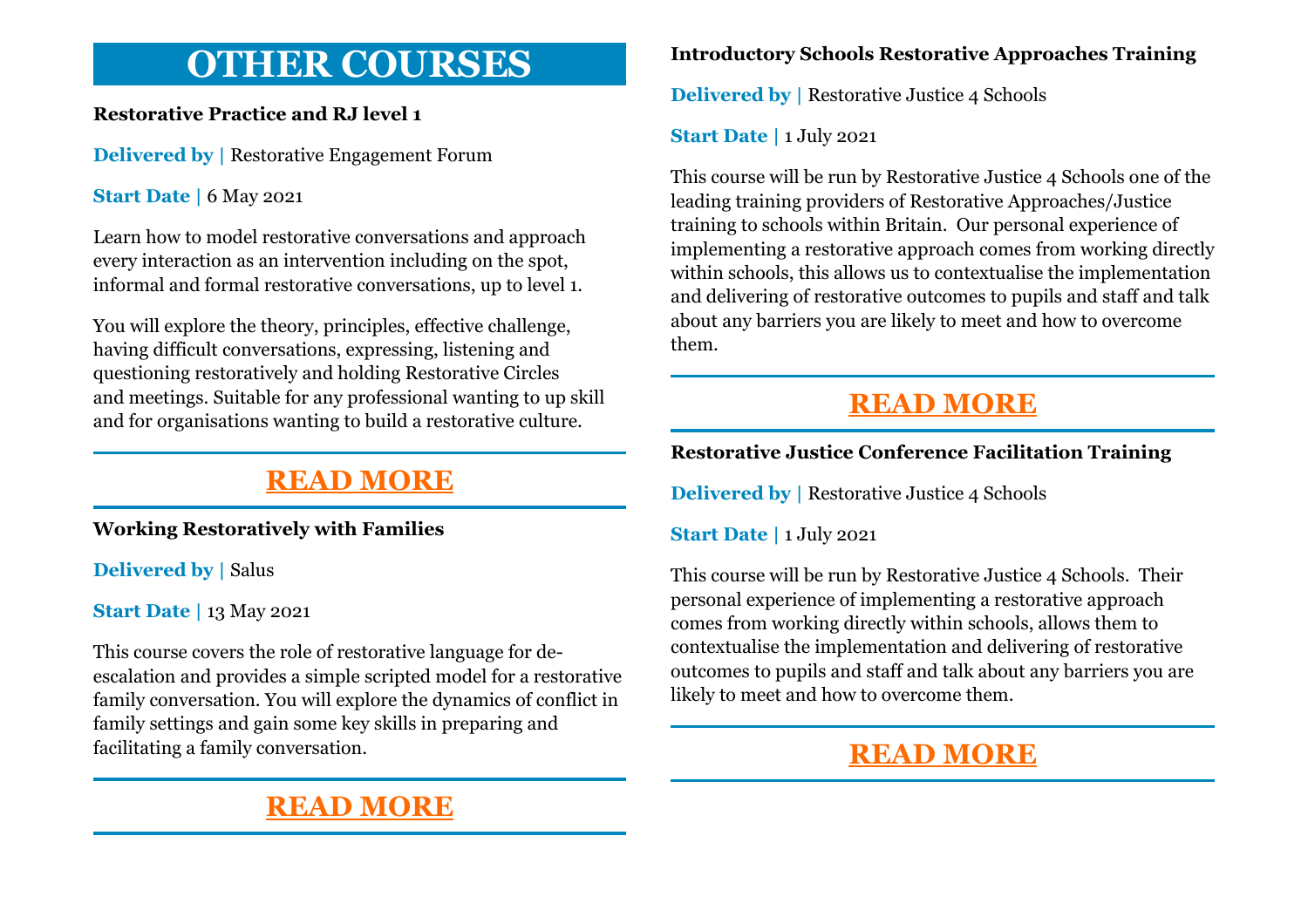# **UPCOMING EVENTS**

#### **Free Webinar - The Power of conferencing**

**Delivered by | Restorative Justice 4 Schools** 

#### **Date |** 26 April 2021

This webinar will be an informal chat about a complex school conference both Kelly Walker and Lynne Russell were involved in. The incident was a high level racist attack on a number of pupils both in school and on social media. The pupils most affected by the incident and the wrongdoer went through multiple preparations sessions before coming together in a formal restorative justice conference which was then followed by a whole class circle to reintegrate the pupil back into their class.

### **[READ MORE](https://restorativejustice.org.uk/civicrm/event/info?id=455&reset=1)**

#### **Free Restorative Justice 4 Schools Taster Session - Restorative Approaches in the Classroom**

**Delivered by | Restorative Justice 4 Schools** 

**Date |** 11 May 2021

In this free session you will explore the framework of restorative chats, 1-1 sessions, check in's and out's and how they build to a restorative learning environment where pupils can manage their emotions, relationships, behaviours and learning in a positive manner.

### **[READ MORE](https://restorativejustice.org.uk/civicrm/event/info?id=464&reset=1)**

#### **Howard League In Conversation with Make Amends**

**Delivered by |** Howard League for Penal Reform

**Date |** 6 May 2021



In this In Conversation event, Frances Crook, CEO of the Howard League for Penal Reform ,will be talking with Soo Brizell, Service Manager, Make Amends (Shekinah) and Superintendent Ryan Doyle, Head of Criminal Justice and Custody, Devon and Cornwall Police. Ryan is also the Founder and Chairman of the charity LHDiversity (commonly known as "Local Heroes").

They will talk about the importance of the Howard League Community Awards encouraging desistance from crime and Make Amends winning the 'Restorative approaches' award in 2020.

### **[READ MORE](https://howardleague.org/events/howard-league-in-conversation-with-make-amends/)**

# [View all course and events](https://restorativejustice.org.uk/events)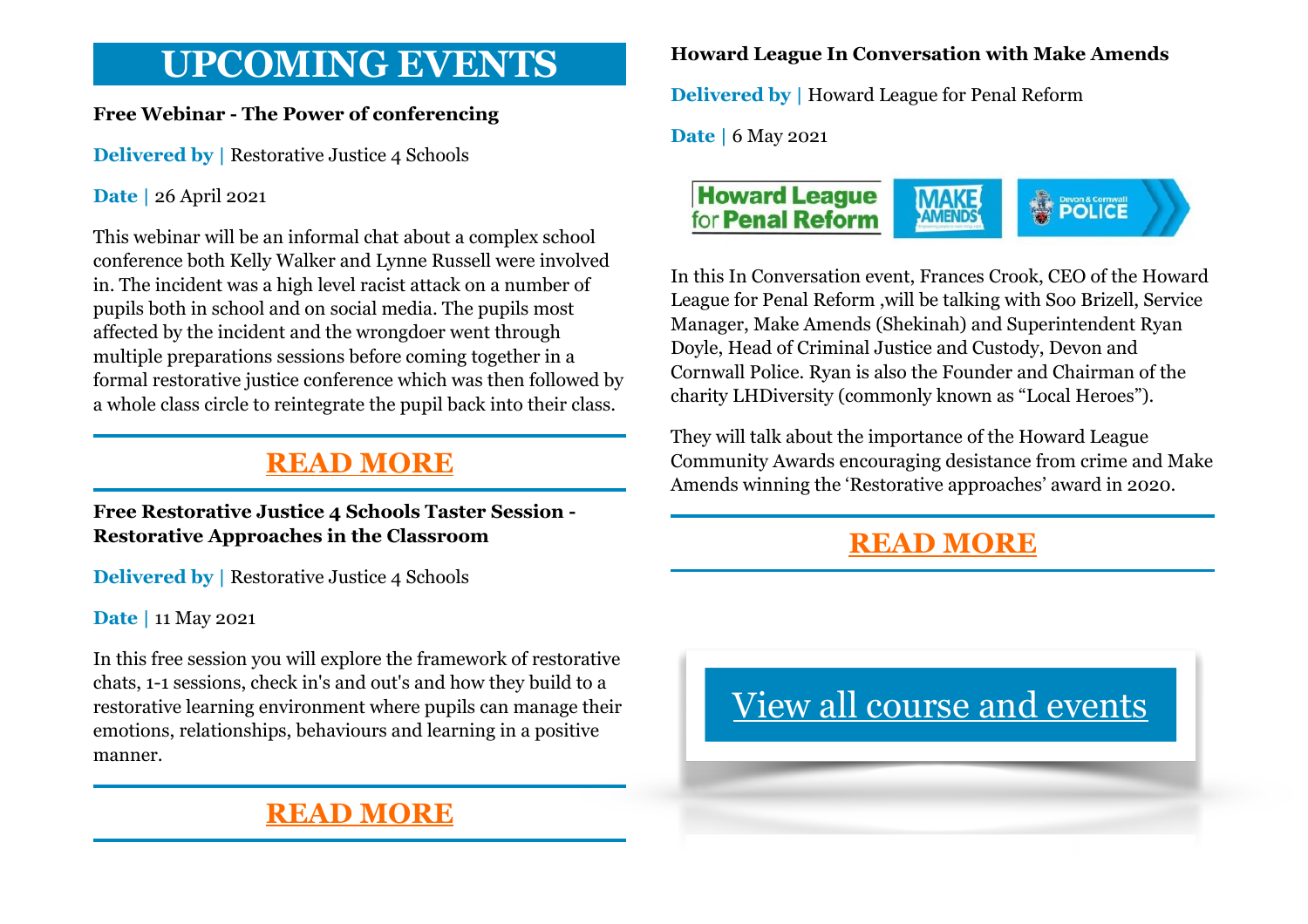# **SUPPORTING THE RJC**

### **Donate via AmazonSmile**

#### **You can now support the RJC every time you shop!**

Amazon donates 0.5% of the net purchase price (excluding VAT, returns and shipping fees) of eligible purchases to the charitable organisation of your choice. AmazonSmile is the same Amazon you know. Same products, same prices, same service.

Support us by starting your shopping at smile.amazon.co.uk and selecting the Restorative Justice Council as your preferred charity.

### **[REGISTER WITH AMAZONSMILE](http://smile.amazon.co.uk)**

### **Make a Donation**

Your support will help us to campaign for the widespread use of restorative justice, raise the profile of restorative justice in the media and with the public and enable victims to access restorative justice wherever and whenever they need it.

You can make a one-off donation or become a regular supporter from as little as £3.00 per month.

### **[MAKE A DONATION](https://restorativejustice.org.uk/donation)**

### **Become a Member**

Anyone can become a member of the Restorative Justice Council. We are the independent, national voice for restorative justice in the United Kingdom. Our constitutional objectives are to promote restorative justice for the public benefit as a means of resolving conflict and promoting reconciliation by:

- A. Promoting the use of restorative justice in the criminal justice system, in schools, in the workplace and elsewhere in the community in situations where conflict may arise
- B. Developing and promoting agreed standards and principles for evaluating and guiding restorative practice
- C. Advancing education and research on restorative justice and the publication of the useful results of that research

Membership brings along with it many benefits including:

- Access to the RJC's quarterly publication Resolution and an opportunity to promote your own work within it
- Networking opportunities with academics, researchers and practitioners from the UK and beyond
- Reduced fees for RJC conferences and seminars
- Ability to nominate for the RJC Annual Award for exceptional contribution to the field
- Exclusive access to the member's section of the website
- A voice in the decision-making of the RJC

### **[BECOME A MEMBER](https://restorativejustice.org.uk/restorative-justice-council-membership)**